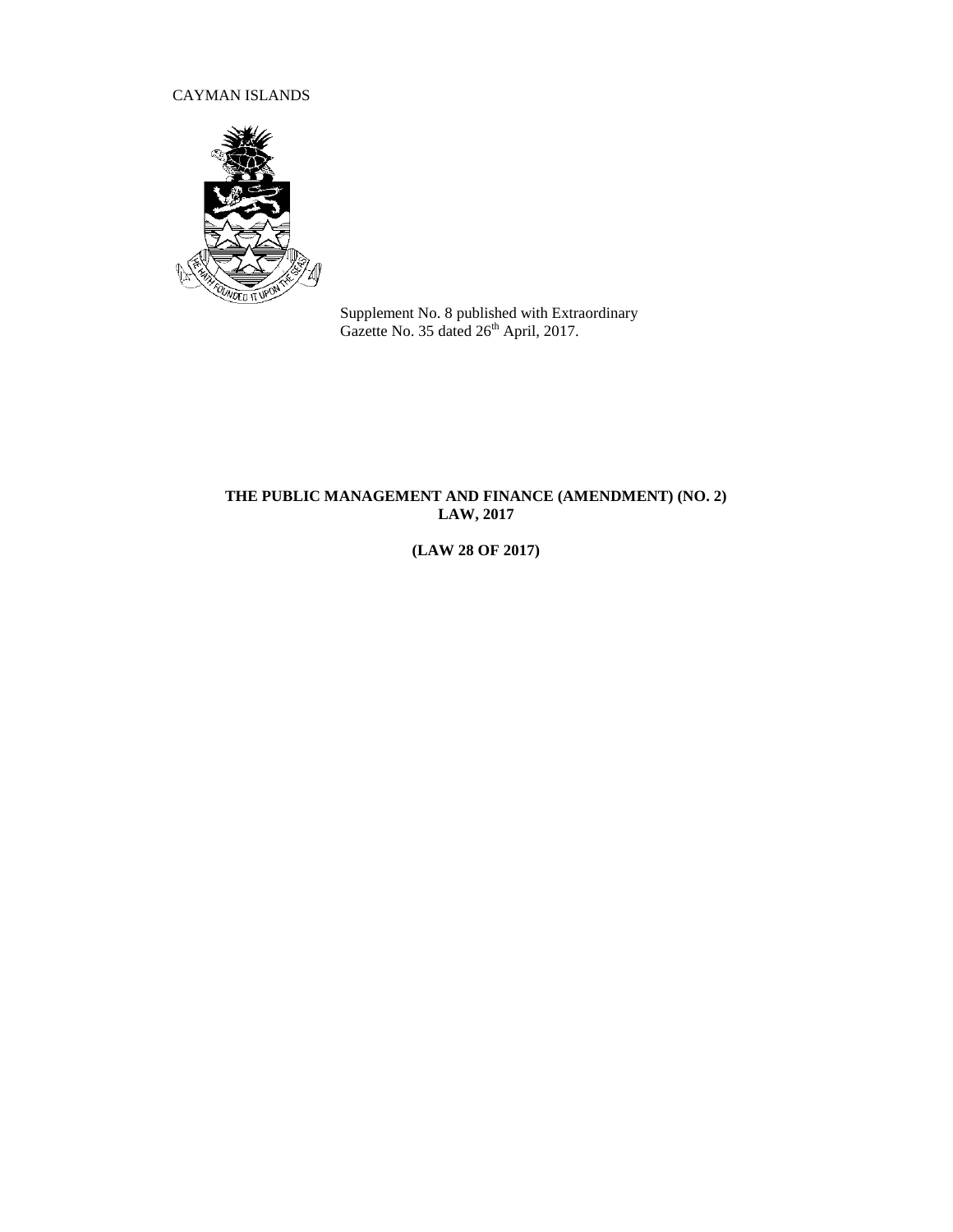*The Public Management and Finance (Amendment) (No. 2) Law, 2017*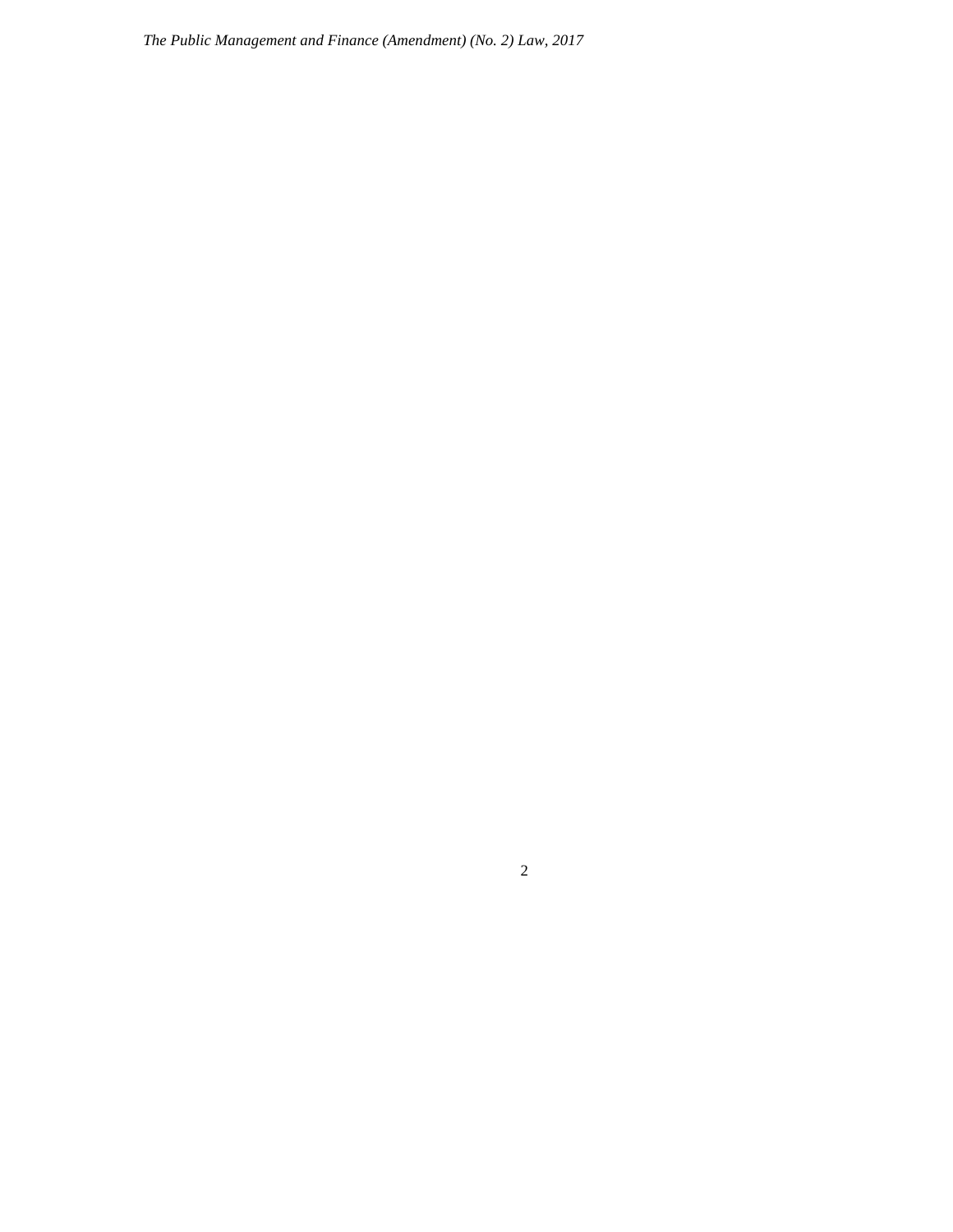## **THE PUBLIC MANAGEMENT AND FINANCE (AMENDMENT) (NO. 2) LAW, 2017**

## **ARRANGEMENT OF SECTIONS**

- 1. Short title and commencement
- 2. Amendment of section 2 of the Public Management and Finance Law (2013 Revision) - definitions
- 3. Amendment of section 7 appropriations required for various transactions
- 4. Amendment of section 10 permanent appropriations
- 5. Amendment of section 11 authorisation in advance of appropriation
- 6. Amendment of section 12 advance approval of executive expenses and capital expenditure
- 7. Insertion of subheading extension power in emergency or for exceptional circumstance and section 12A - power to extend
- 8. Amendment of section 13 emergency expenditure
- 9. Amendment of section 14 responsible financial management
- 10. Amendment of section 24 plan and estimates
- 11. Amendment of section 26 pre-election economic and financial update
- 12. Repeal and substitution of section 29 government annual report and insertion of section 29A - Government Annual Reports
- 13. Amendment of section 32 duties of Minister of Finance
- 14. Insertion of section 38A chief financial officer
- 15. Amendment of section 41 further duties and powers of, and prohibitions on, ministries and portfolios
- 16. Amendment of section 42 budget statement
- 17. Repeal and substitution of section 44 ministry or portfolio annual report
- 18. Amendment of section 49 annual purchase agreement
- 19. Amendment of section 50 annual ownership agreement
- 20. Repeal and substitution of section 52 statutory authority or government company annual report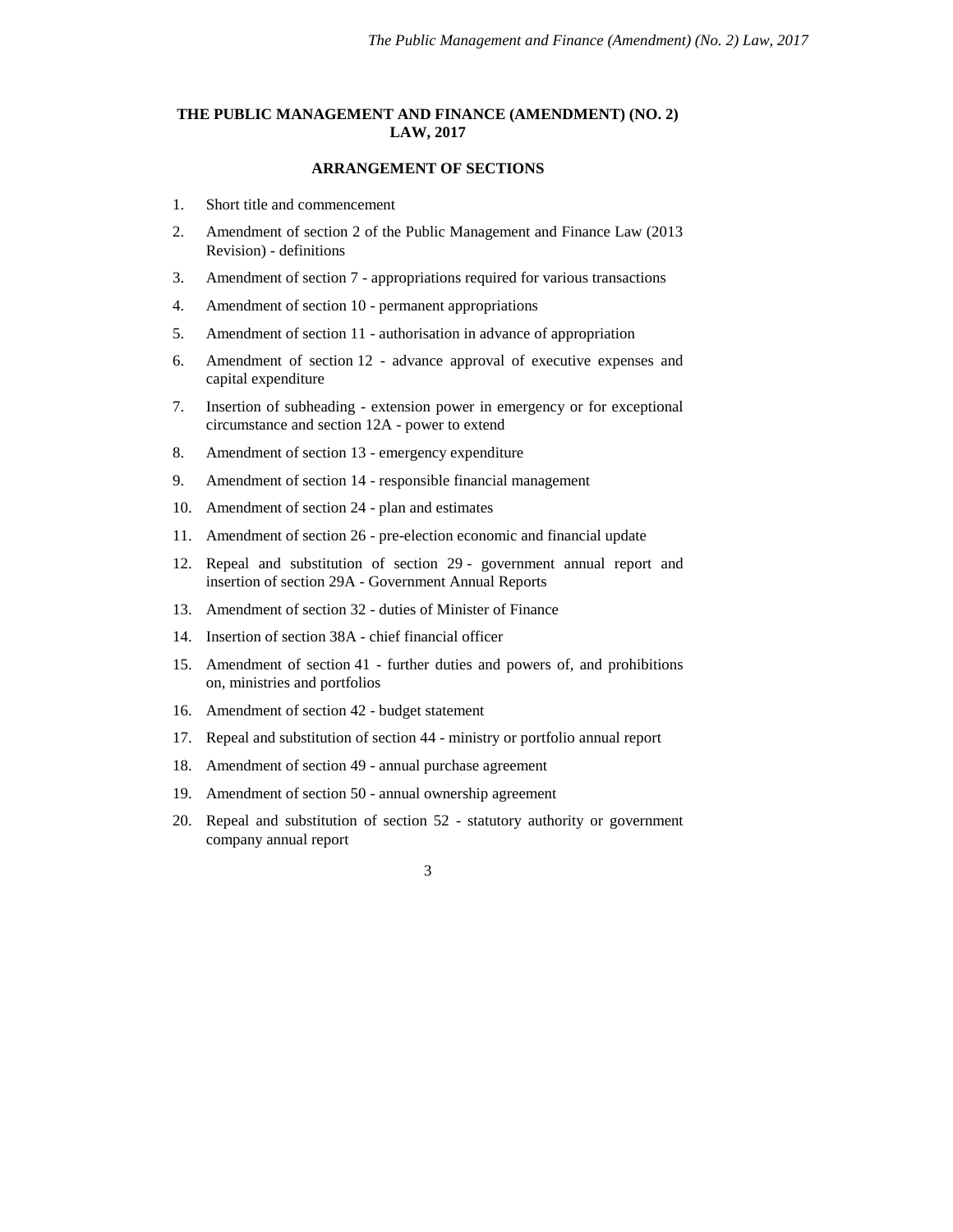- 21. Deletion and substitution of Part VI heading ministry responsible for finance
- 22. Amendment of section 54 duties of the ministry responsible for finance
- 23. Amendment of section 55 executive bank account
- 24. Repeal and substitution of section 56 power to request information for Government reporting
- 25. Amendment of section 57 powers of internal audit unit
- 26. Amendment of section 60 powers and duties of auditor general
- 27. Amendment of section 69 annual report of audit office
- 28. Repeal and substitution of subheading transitional arrangements, repeals and consequential amendment and sections 82 - transition of accounts and 83 - transition to responsible financial management
- 29. Amendment of Schedule 4 financial statements
- 30. Miscellaneous consequential amendments to update certain references for insertion of sections 82 and 83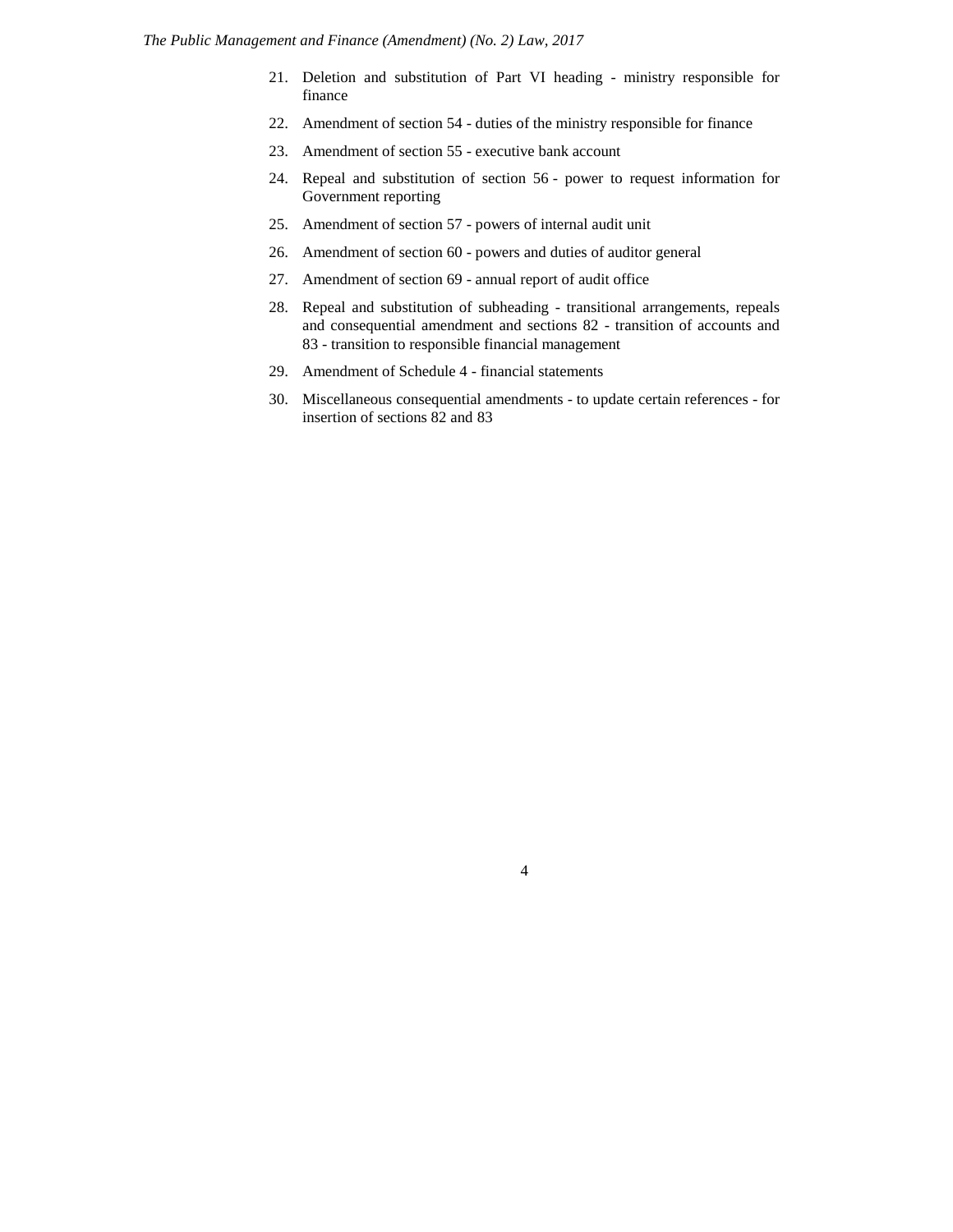# CAYMAN ISLANDS

Law 28 of 2017.

I Assent

Franz Manderson

Acting Governor.

 $25<sup>th</sup>$  April, 2017

**A LAW TO AMEND THE PUBLIC MANAGEMENT AND FINANCE LAW (2013 REVISION) TO MAKE BETTER PROVISIONS ABOUT TRANSACTIONS FOR WHICH APPROPRIATION IS NOT REQUIRED; TO MORE CLEARLY PROVIDE FOR THE FUNCTIONS OF THE MINISTER OF FINANCE, THE FINANCIAL SECRETARY, THE CHIEF OFFICER OF FINANCE AND OF OTHER CHIEF OFFICERS, THE DIRECTOR OF INTERNAL AUDIT AND OF CHIEF FINANCIAL OFFICERS; TO PROVIDE FOR CLEARER AND SIMPLER PRE-ELECTION AND FINANCIAL UPDATES; TO PROVIDE FOR GOVERNMENT QUARTERLY REPORTS; TO STREAMLINE AND UPDATE PROVISIONS ABOUT ANNUAL REPORTS; TO PROVIDE FOR A MANUAL ABOUT COMPLIANCE WITH GENERALLY ACCEPTED ACCOUNTING PRACTICE BY ENTITIES; TO ALLOW FOR ADDITIONAL VOLUNTARY DEBT PRINCIPAL REPAYMENTS WITHOUT INCREASING THE DEBT SERVICING RATIO; TO CHANGE CERTAIN DOCUMENTS FROM ANNUAL TO TWO-YEARLY; TO UPDATE CERTAIN REFERENCES IN THE LAW; AND TO MAKE PROVISION FOR INCIDENTAL AND CONNECTED MATTERS**

ENACTED by the Legislature of the Cayman Islands.

1. (1) This Law may be cited as the Public Management and Finance Short title and (Amendment) (No. 2) Law, 2017.

commencement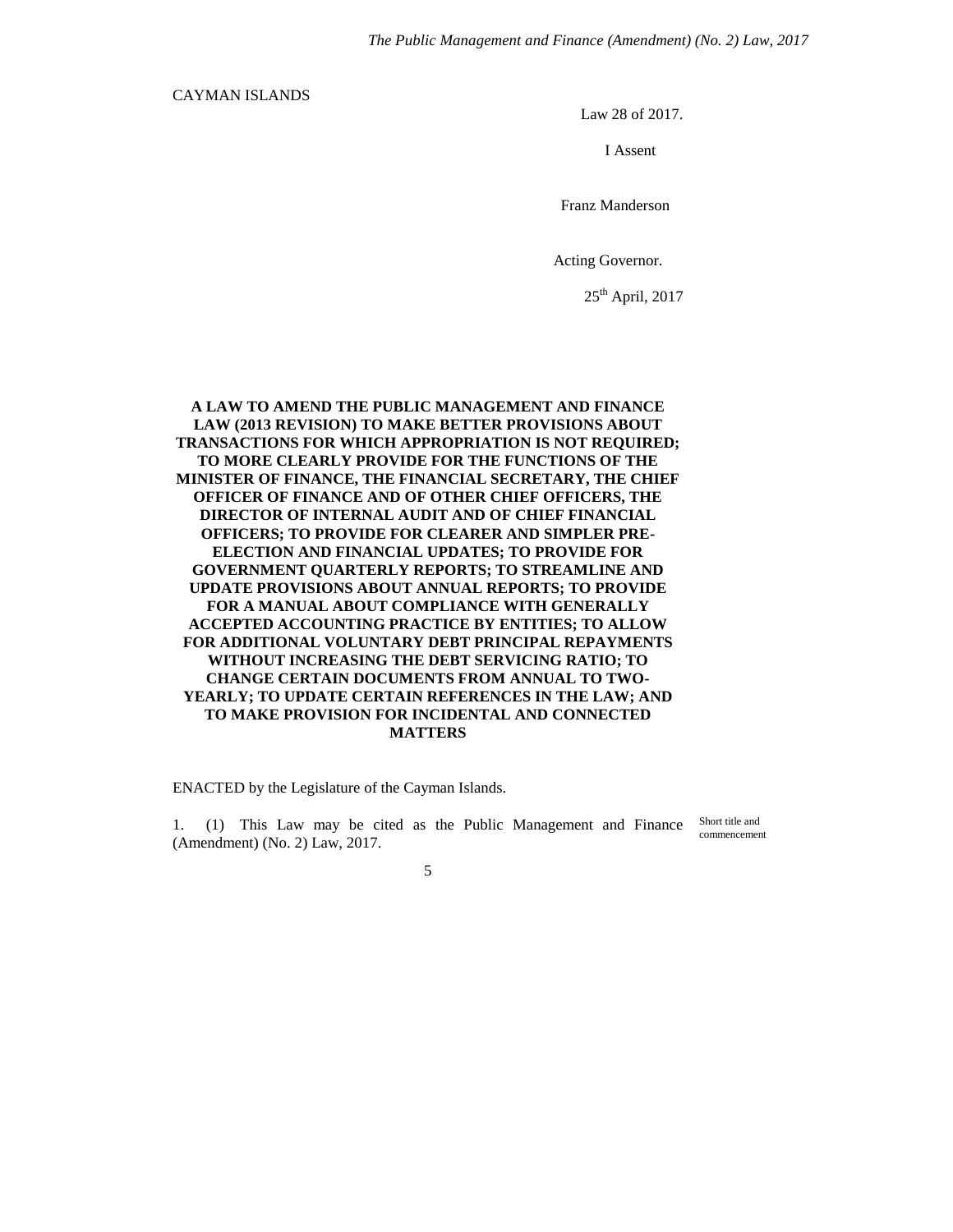*The Public Management and Finance (Amendment) (No. 2) Law, 2017*

(2) This Law comes into force immediately after the coming into force of the Public Management and Finance (Amendment) Law, 2017.

Amendment of section 2 of the Public Management and Finance Law (2013 Revision) - definitions

UKSI 2009/1379

2013 Revision

2006 Revision 2016 Revision 2013 Revision 2. The Public Management and Finance Law (2013 Revision), in this Law referred to as the "principal Law", is amended in section 2 as follows -

- (a) by deleting the definitions of the words "entire public sector" and of the word "Government";
- (b) by inserting, in the appropriate alphabetical sequence, the following definitions -

" "entire public sector" means -

- (a) the core government (other than the equity investment in statutory authorities and government companies); and
- (b) all statutory authorities and government companies;

"Chief Officer of finance" means the officer mentioned in section 53B(2);

"Financial Secretary" means the Financial Secretary required under section 115 of the Constitution set out in Schedule 2 to the Cayman Islands Constitution Order 2009;

"function" includes duty, power and role;

"job description" means a job description made under the Public Service Management Law (2013 Revision), Regulations under that Law or another instrument made under that Law or those Regulations;

> "legislative review phase" means the phase of the budget process under section 21;

> "pensions fund" means a fund continued or established under a pensions Law or by an Order under a pensions Law;

"pensions Law" means the Judges' Emoluments and Allowances Law (2006 Revision), Parliamentary Pensions Law (2016 Revision) or the Public Service Pensions Law (2013 Revision);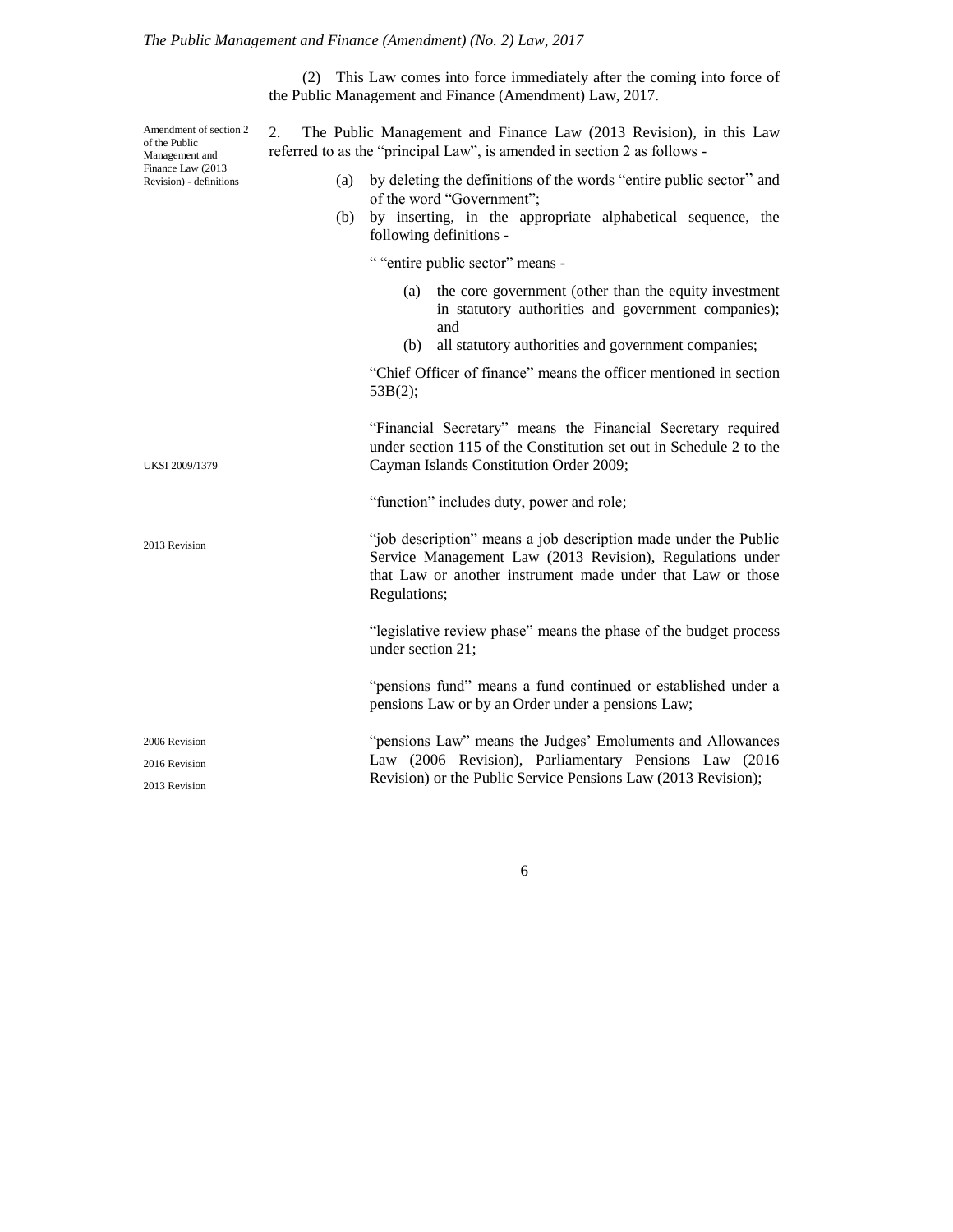"Public Service Pensions Board" means the Public Service Pensions Board established under section 5(1) of the Public Service Pensions Law (2013 Revision);

"published by notice in the Gazette", for a document under this Law, means to publish a notice in the Gazette stating that the document has been made and how it may be accessed under section 83;";

- (c) in the definition of the words "chief officer", by repealing paragraphs (a) to (c) and substituting the following paragraphs -
	- "(a) in the case of the ministry (whatever called) responsible for finance, the Chief Officer of finance;
	- (b) in the case of another ministry or a portfolio, the public officer in that ministry or portfolio designated by the Governor;
	- (c) in the case of a statutory authority or government company, the person appointed as the Chief Officer (whatever called) by its board;":
- (d) in the definitions of the words "centralised accounting information system"; "centralised banking system", by deleting the words "ministry responsible for finance under section 54" and substituting the words "Chief Officer of finance";
- (e) by repealing paragraph (a) of the definition of the words "financial year" and substituting the following paragraph -
	- "(a) in relation to an entity required to report under this Law, means a year ending on 31st December;"; and
- (f) in the definition of the words "statutory authority" by inserting after the word "entity" the words "(including the Public Service Pensions Board).".

3. The principal Law is amended in section 7 by inserting after the word " sections" the number "11,".

4. The principal Law is amended in section  $10(2)(c)(i)$  and  $(d)(i)$  by deleting the words "established under the Public Service Pensions Law (2013 Revision)".

5. The principal Law is amended in section 11 by repealing paragraph (6)(b) and substituting the following paragraph -

"(b) the authorised executive financial transactions are to be included in a supplementary Appropriation Bill introduced in the Legislative Assembly before the end of the financial year to which those transactions relate.".

7

Amendment of section 7 - appropriations required for various transactions

Amendment of section 10 - permanent appropriations

Amendment of section 11 - authorisation in advance of appropriation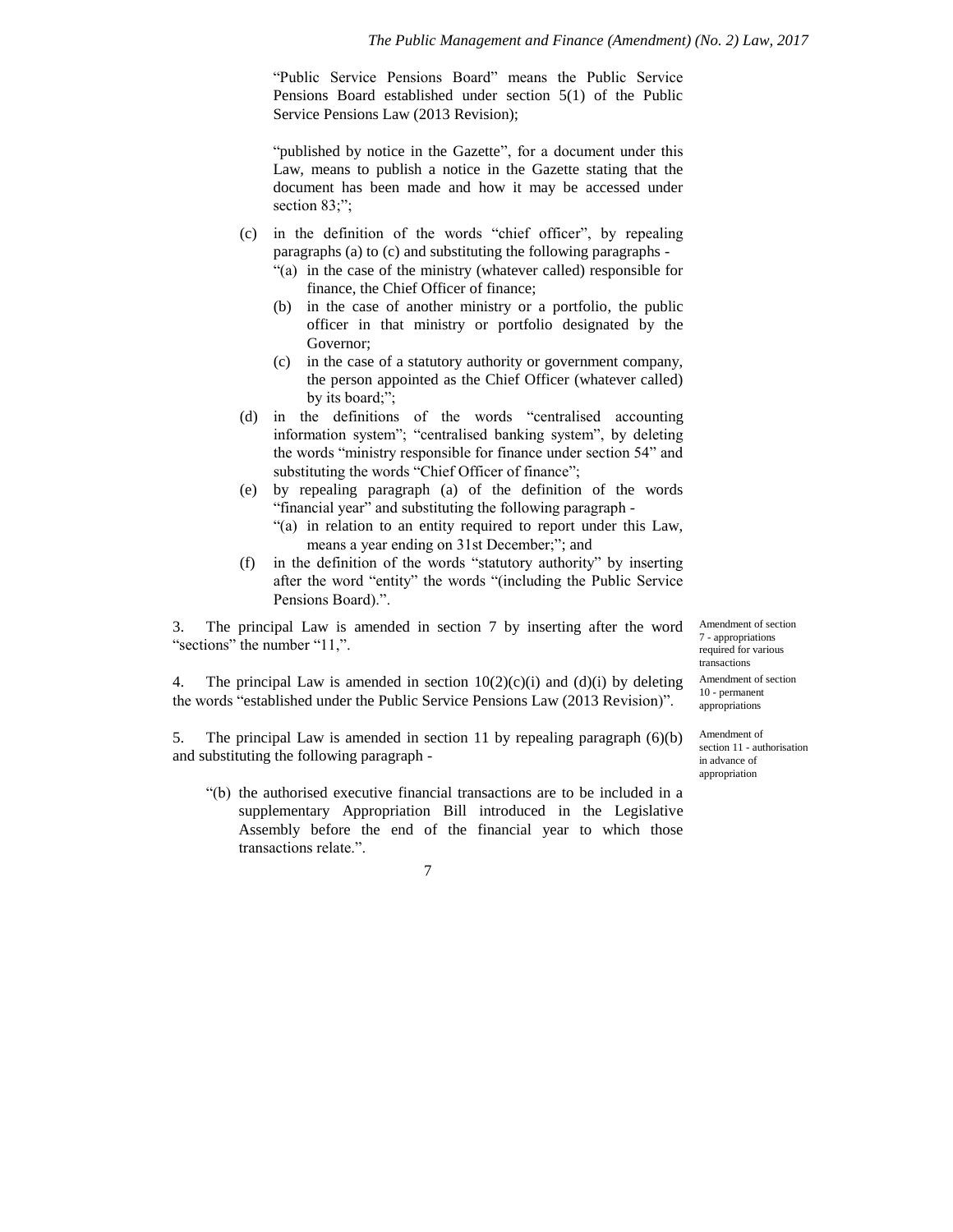#### *The Public Management and Finance (Amendment) (No. 2) Law, 2017*

Amendment of section 12 - advance approval of executive expenses and capital expenditure

Insertion of subheading extension power in emergency or for exceptional circumstance and section 12A - power to extend

6. The principal Law is amended in section 12(3) by deleting the words "for that financial year" and substituting the words ", which Bill shall be introduced in the Legislative Assembly before the end of the financial year to which the executive expenses relate".

7. The principal Law is amended by inserting after section 12, and before Part III - Governor in Cabinet, the following subheading and section -

#### **"Extension power in emergency or for exceptional circumstance**

Power to extend

12A. (1) This section applies if either or both of the following (the "event") occurs -

2006 Revision

(a) a state of emergency is proclaimed under the Emergency Powers Law (2006 Revision); or

(b) an exceptional circumstance.

(2) The Legislative Assembly may, by a resolution passed during or after the event, extend any or all of the periods required under this Law -

- (a) to complete the Government budgeting process under sections 17 to 22;
- (b) for a document to be published by notice in the Gazette; or
- (c) for a document to be presented, or a Bill to be introduced, to the Legislative Assembly.

(3) The resolution shall state when each of the extended periods are to end.".

Amendment of section 13 - emergency expenditure

8. The principal Law is amended in section 13 as follows -

- (a) in subsection  $(2)$ , by -
	- (i) deleting the word "annual" and substituting the word "quarterly"; and
	- (ii) deleting the words "the first Appropriation Bill" and substituting the words "a supplementary Appropriation Bill"; and
- (b) by repealing subsections (3) and (4).

Amendment of section 14 - responsible financial management

9. The principal Law is amended in section  $14(3)(c)$  by inserting after the words "principal repayments" the words "(except for repayments of principal that, under relevant borrowing agreements, were not legally required to be made)".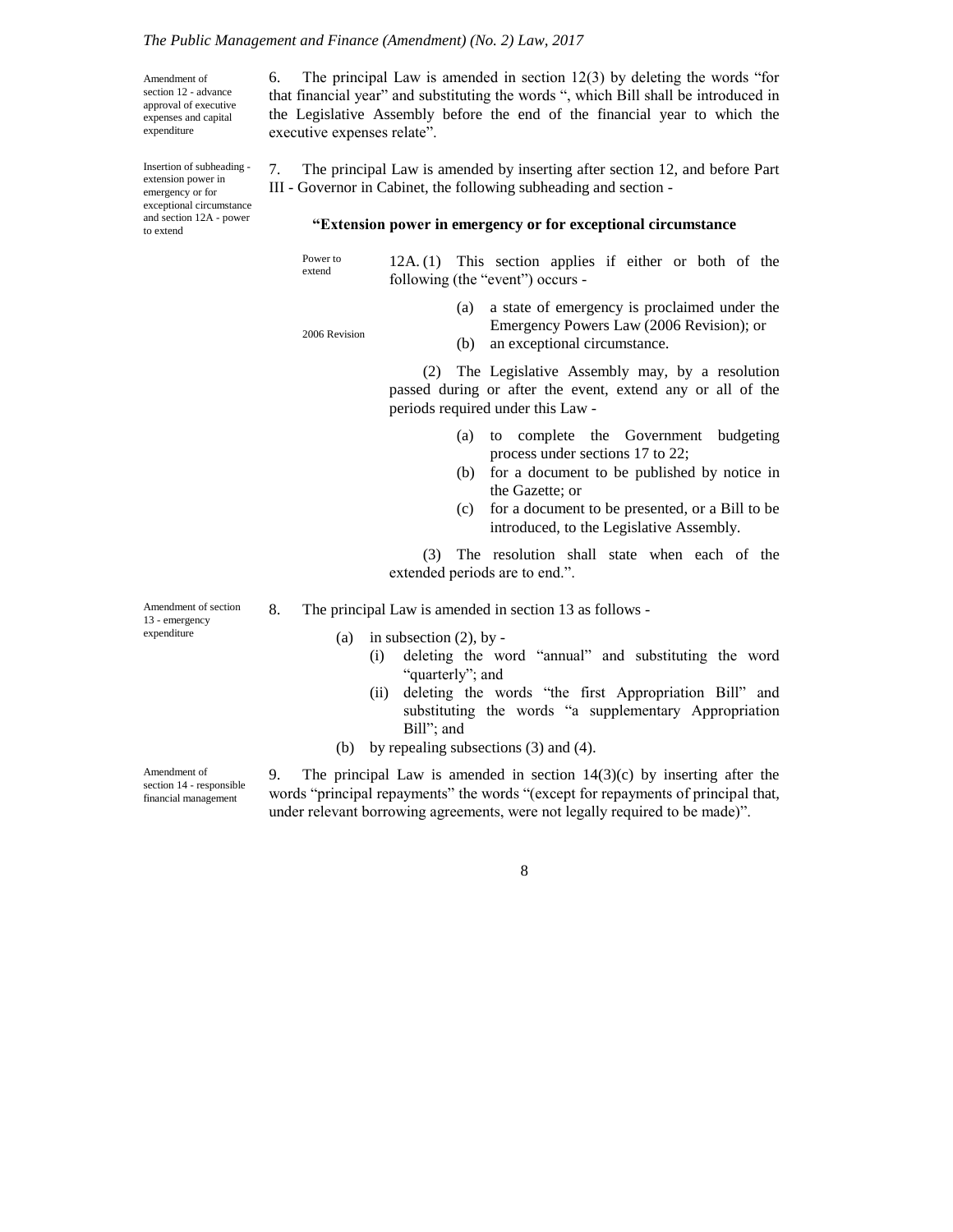10. The principal Law is amended in section 24(1) by deleting the words "next financial year" and substituting the words "next budget period".

11. The principal Law is amended in section 26(2) as follows -

- (a) in paragraphs (a) and (b), by deleting the words "next two financial years" and substituting the words "next financial year";
- (b) in paragraph (c) by deleting the word "; and" and substituting ";  $\dddot{ }$  and
- (c) in paragraph (d), by deleting the full stop and substituting the following word and paragraph -
	- "; and
	- (e) the most recent Government quarterly report under section 29 published by notice in the Gazette when the update is prepared.".

12. The principal Law is amended by repealing section 29 and inserting the following sections -

"Government quarterly reports 29. (1) Both of the following shall take place within six weeks after the end of each of the first three quarters in each financial year (the "relevant year") -

- (a) the Chief Officer of finance shall a prepare for the Cabinet an unaudited quarterly report relating to the core government; and
- (b) the Cabinet shall have the report published by notice in the Gazette.

(2) The report shall contain the following for the quarter and for all preceding quarters in the relevant year (the "period reported"), on a cumulative basis -

- (a) a summary of capital investment;
- (b) statements of financial performance, financial position and of cash flows; and
- (c) for each of the statements, comparative statements for -
	- (i) cumulative forecast figures for the period reported; and
	- (ii) actual figures for the period reported and for the period in the preceding financial year corresponding to the period reported.
- (3) The statements and the summary shall be prepared

9

Amendment of section 24 - plan and estimates

Amendment of section 26 - pre-election economic and financial update

Repeal and substitution of section 29 government annual report and insertion of section 29A-Government Annual Reports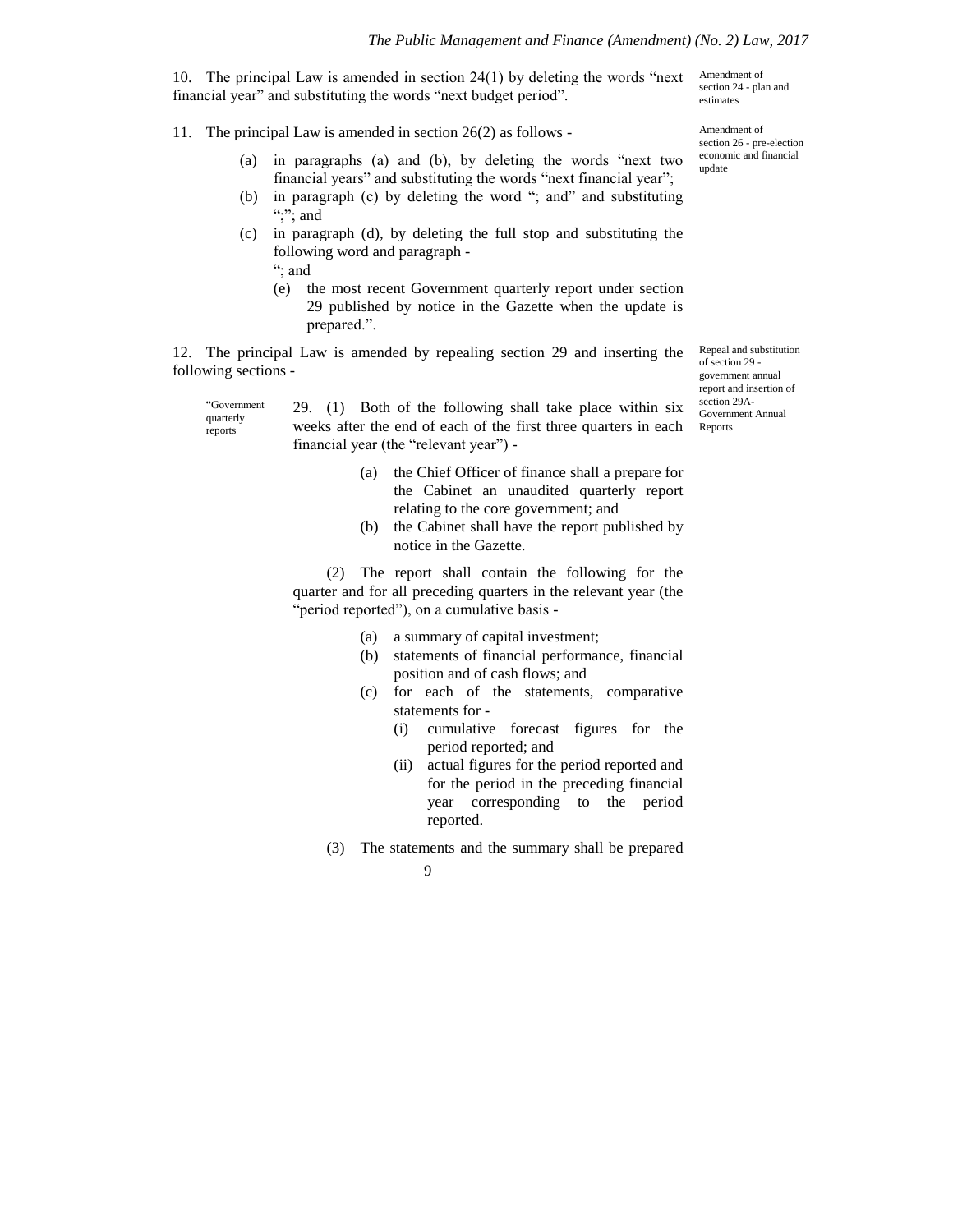Schedule 4

on a basis consistent with the relevant forecasts.

(4) After publication of the notice, a member of the Cabinet appointed by it to do so shall present the report to the Legislative Assembly to review at its next sitting.

(5) In this section -

"relevant forecasts" means the forecast financial statements in the plan and estimates under section 24 that include the relevant year, together with any supplementary plan and estimates for them under section 25 relating to the relevant year.

Government annual reports 29A. (1) The Chief Officer of finance shall, within four months after the end of each financial year (the "year") -

- (a) prepare an annual report for the year; and
- (b) submit the report to the Auditor General for review.
- (2) The report shall
	- (a) state details of entire public sector activities during the year;
	- (b) include a schedule of appropriations used for the year in comparison with the granted appropriations;
	- (c) include financial statements relating to the core government and for the entire public sector for the year; and
	- (d) compare the actual performance shown by the financial statements with the performance proposed in the relevant plan and estimates.
- (3) The financial statements shall
	- (a) be prepared on a basis consistent with the forecast financial statements in the relevant plan and estimates; and
	- (b) comply with Schedule 4.

(4) For the Public Service Pensions Board, the financial statements are not to include financial statements for pension funds.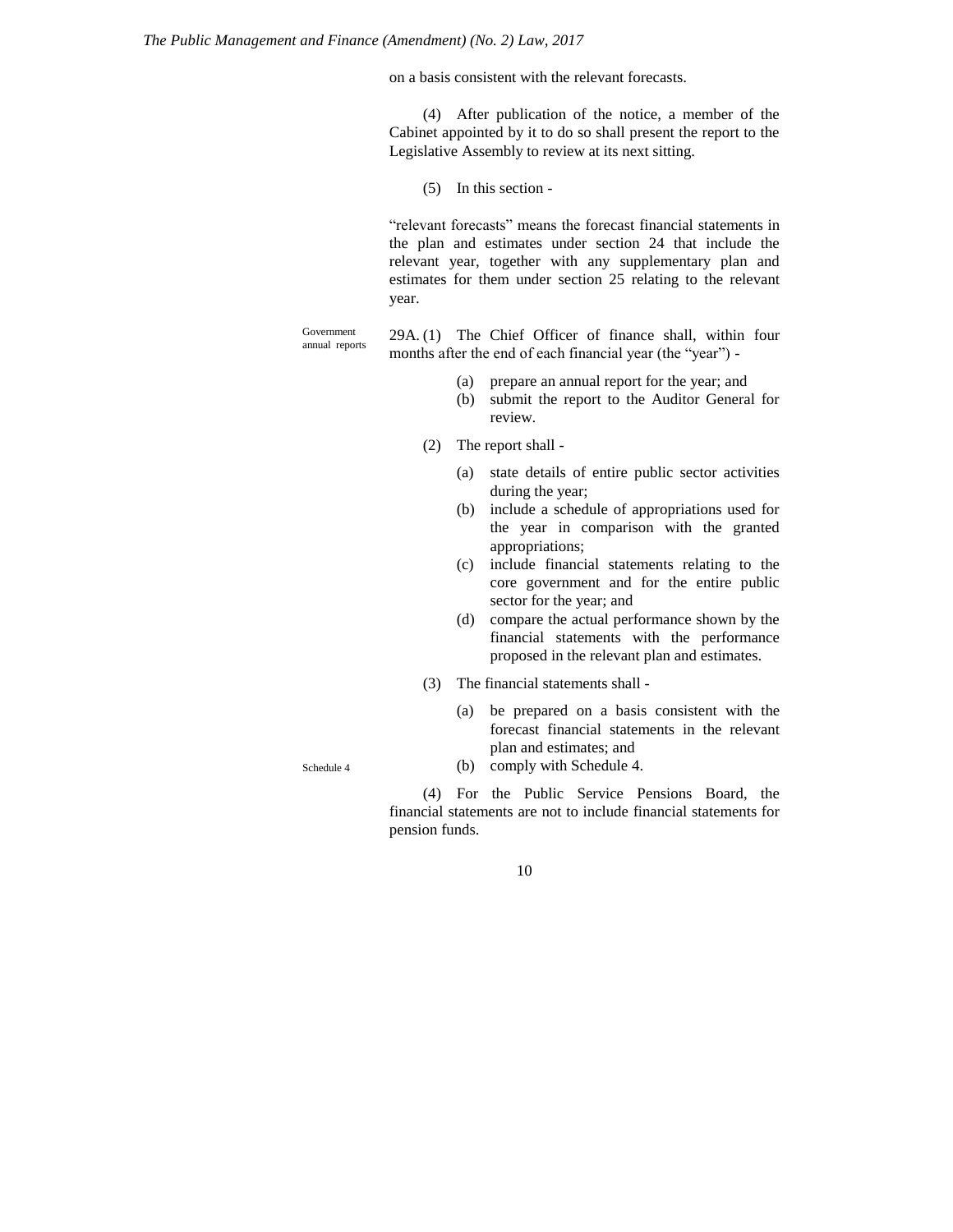(5) Subsection (4) applies despite any contrary requirement of a pensions Law.

(6) The Auditor General shall, within one month after receiving the report, review it and express an opinion on the financial statements and on the schedule of appropriations.

(7) The Cabinet shall have the report published by notice in the Gazette within six months after the end of the year.

(8) After the notification, a member of the Cabinet appointed by it to do so shall present the report to the Legislative Assembly to review at its next sitting.

(9) In this section -

"granted appropriations" means appropriations granted under the Appropriation Law for the year, together with any supplementary Appropriation Law for the year; and

"relevant plan and estimates" means the plan and estimates under section 24 that includes the year, together with any supplementary plan and estimates for them under section 25 relating to the year.".

13. The principal Law is amended in section 32 as follows -

officer

- (a) in paragraph (d), by deleting the words "ministry responsible for finance under section 54" and substituting the words "Chief Officer of finance"; and
- (b) in paragraph (f), by deleting the words "section 29" and substituting the words "sections 29 and 29A".

14. The principal Law is amended by inserting after section 38, before the subheading "Powers of Ministries, Portfolios and Chief Officers", the following section -

"Requirement to have chief financial 38A. (1) Each ministry and portfolio shall appoint a chief financial officer.

(2) The chief financial officer's functions are -

11

Amendment of section 32 - duties of Minister of Finance

Insertion of section 38A - chief financial officer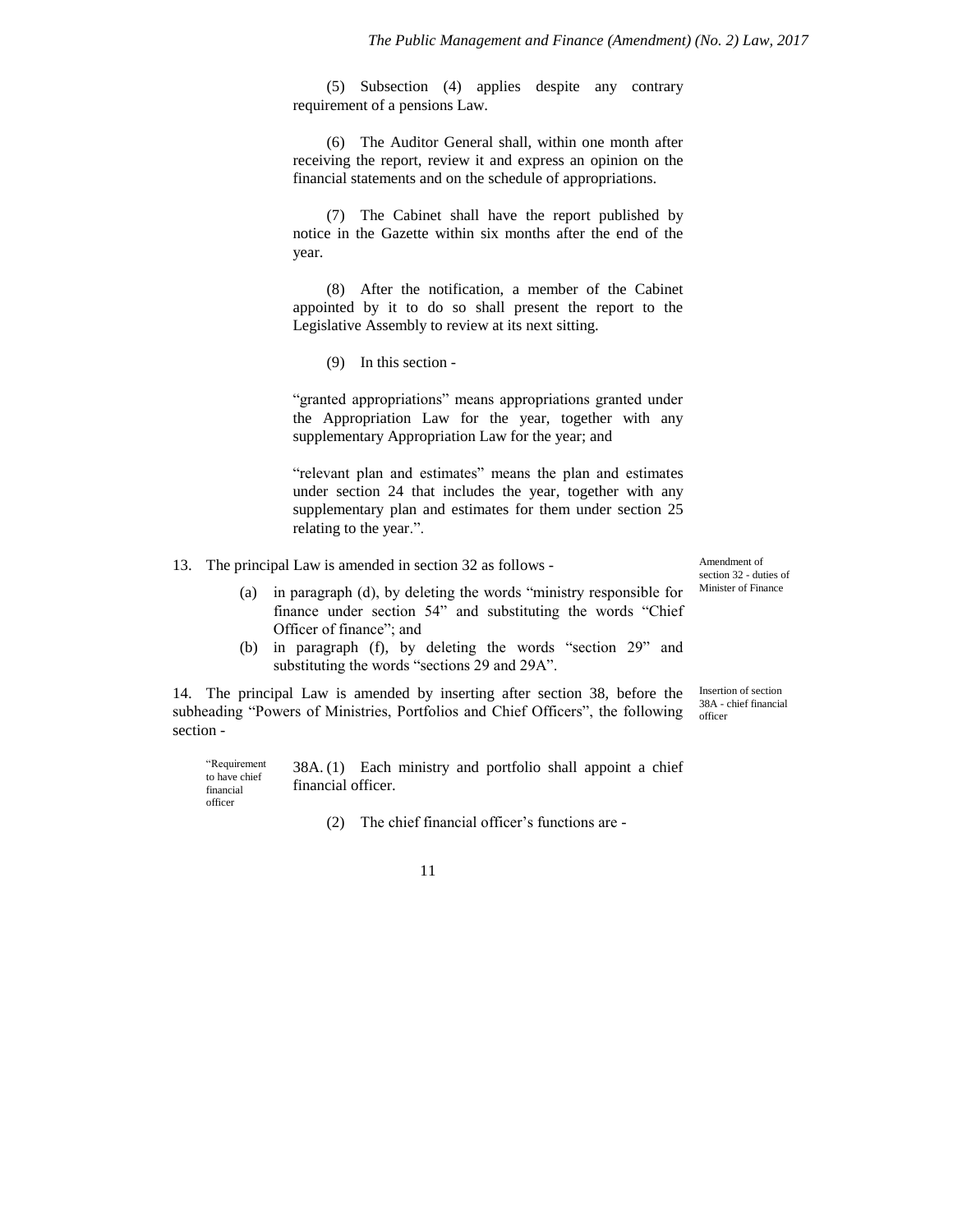- (a) to be the key financial advisor to the ministry's or portfolio's Minister or official member and Chief Officer; and
- (b) any other functions conferred under Regulations or a job description.".

15. The principal Law is amended in section 41(5) by deleting the words "to the ministry responsible for finance" and substituting the words "the Chief Officer of finance".

Amendment of section 42 - budget statement

Amendment of section 41 - further duties and powers of, and prohibitions on, ministries and portfolios

16. The principal Law is amended in section 42 as follows -

(a) by repealing subsection (1) and substituting the following subsection -

"(1) The chief officer of a ministry or portfolio shall prepare and execute two-yearly budget statements with the Cabinet for successive periods of two financial years.";

- (b) in subsection  $(3)$  -
	- (i) by deleting the words "The draft budget statement for a financial year" and substituting the words "A draft of each proposed budget statement"; and
	- (ii) in paragraph (a), by deleting the words "each year";
- (c) by repealing subsection (4)(a) and substituting the following paragraph -
	- "(a) prepared immediately after completion of the legislative review phase of the relevant budget period;";
- (d) in subsection (4)(b)(i), by deleting the words "Portfolio of Internal and External Affairs and";
- (e) by repealing subsection (5); and
- (f) by repealing subsection (7) and substituting the following subsection -

"(7) All amendments under subsection (6) shall be written and presented to the Legislative Assembly.".

Repeal and substitution of section 44 - ministry or portfolio annual report

17. The principal Law is amended by repealing section 44 and substituting the following section -

"Annual reports 44. (1) Each ministry or portfolio (the "entity") shall, within two months after the end of each financial year (the "year") -

- (a) prepare an annual report for the year; and
- (b) submit the report to the Auditor General for review.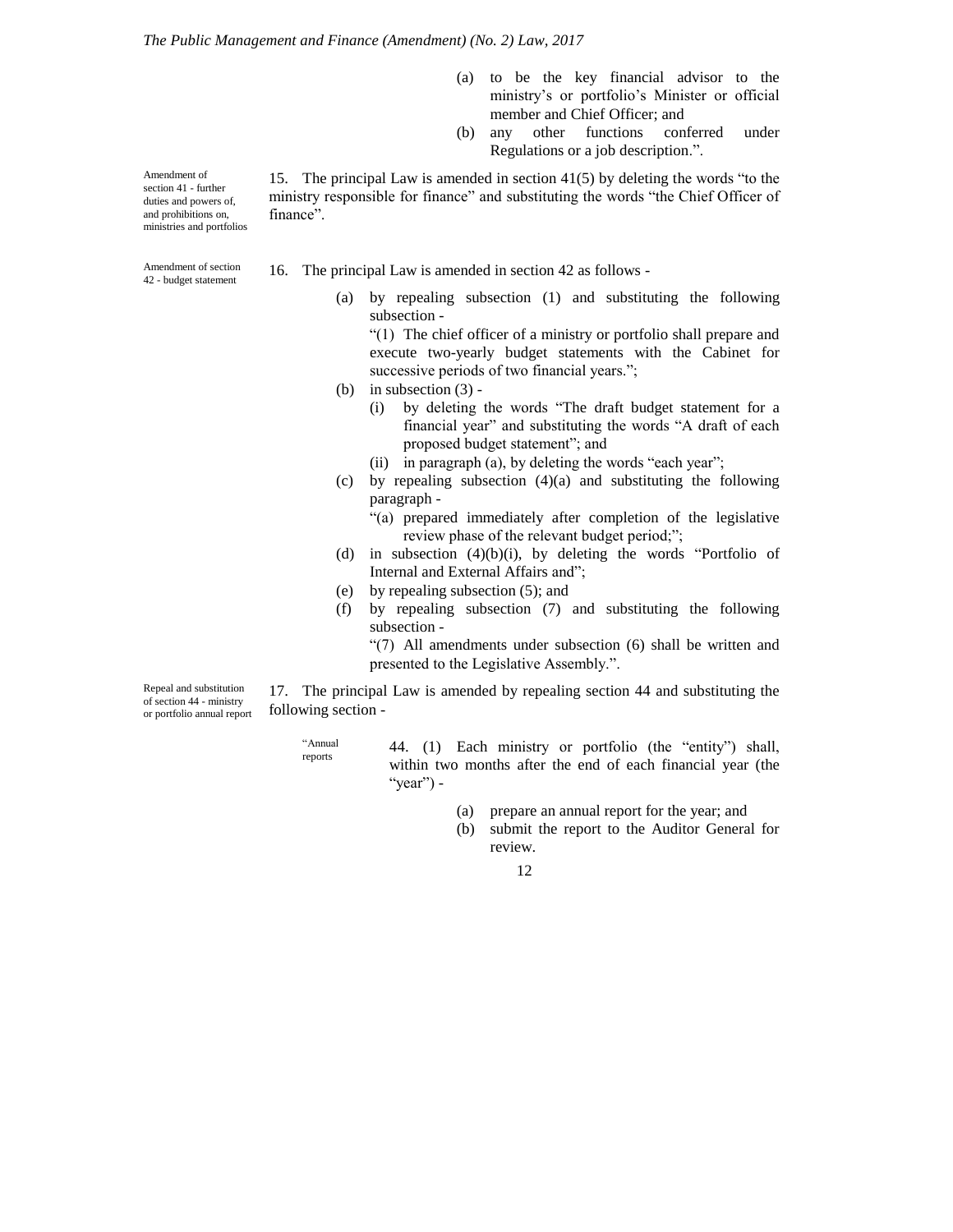- (2) The report shall
	- (a) state details of the entity's activities during the year;
	- (b) include a statement reporting all executive financial transactions that the entity administered;
	- (c) include the entity's financial statements for the year; and
	- (d) compare the actual performance shown by the financial statements with the performance proposed in the relevant budget statement.
- (3) The financial statements shall
	- (a) be prepared on a basis consistent with the relevant forecast; and
	- (b) comply with Schedule 4.

(4) The Auditor General shall, within two months after receiving the report, review it and express an opinion on the financial statements.

(5) The entity shall, within five months after the end of the year, present the report and opinion to the Cabinet for review and noting.

(6) After the Cabinet's review and noting, a member of the Cabinet appointed by it to do so shall present the report to the Legislative Assembly to review at its next sitting.

(7) In this section -

"relevant budget statement" means the entity's finalised budget statement under section 42 that includes the year, together with any amendments to that statement under section 42 relating to the year; and

"relevant forecast" means the forecast financial statements in the relevant budget statement.".

18. The principal Law is amended in section 49 as follows -

Amendment of section 49 - annual purchase agreement

13

Schedule 4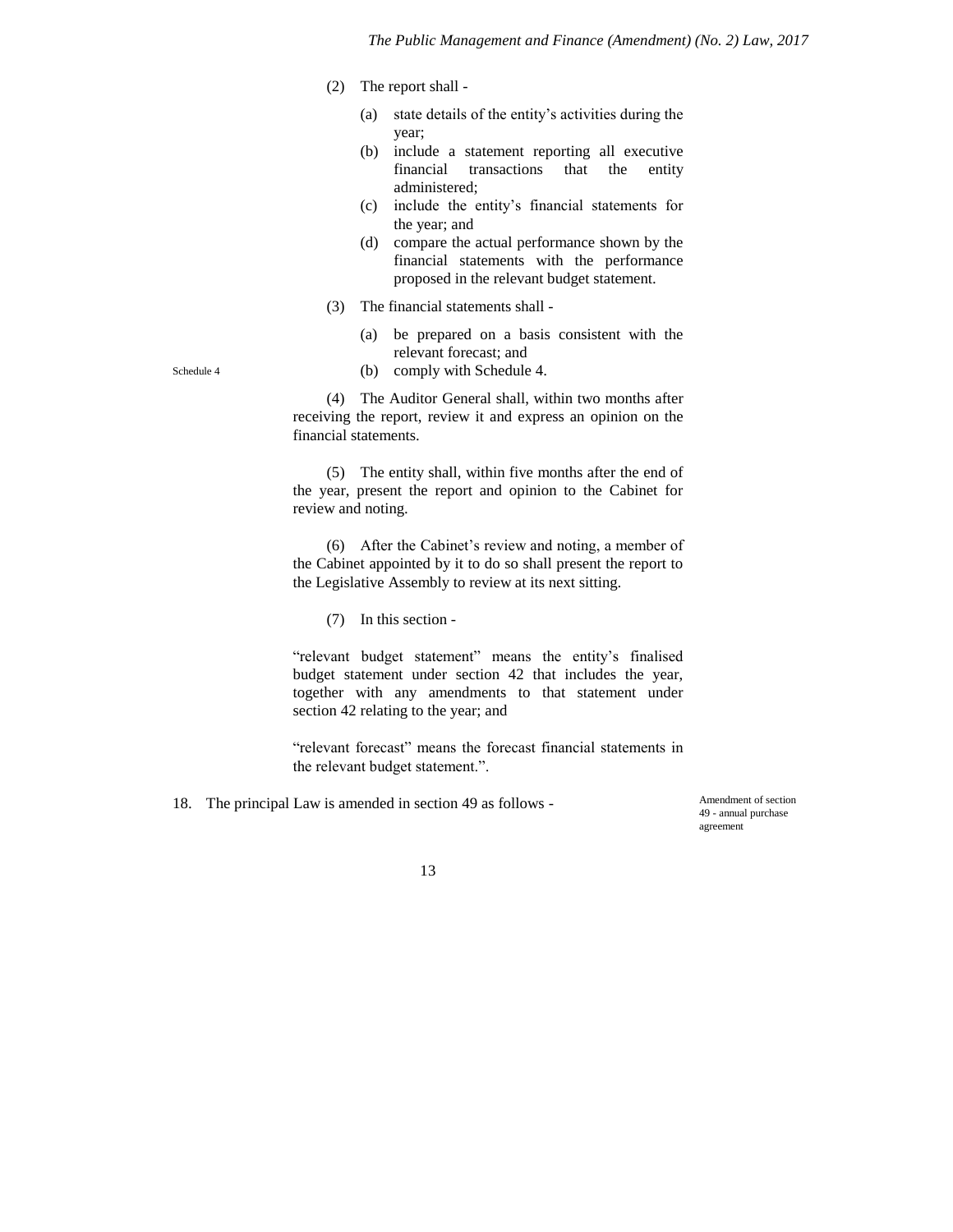- (a) by deleting the marginal note and substituting the following marginal note: "Purchase agreements";
- (b) by repealing subsection (1) and substituting the following subsection -

"(1) Each statutory authority or government company that is delivering outputs that are being purchased by the Cabinet shall prepare and execute two-yearly purchase agreements with the Cabinet for successive periods of two financial years.";

(c) in subsection (2), by deleting the words "A purchase agreement executed under subsection (1)" and substituting the words "Each purchase agreement";

(d) in subsection  $(3)$  -

- (i) by deleting the words "The draft purchase agreement for a financial year" and substituting the words "A draft of each proposed purchase agreement"; and
- (ii) in paragraph (a), by deleting the words "each year";
- (e) by repealing subsection (4)(a) and substituting the following paragraph -
	- "(a) prepared immediately after completion of the legislative review phase of the relevant budget period;"; and
- (f) by repealing subsection (5); and
- (g) by repealing subsection (7) and substituting the following subsection -

"(7) All modifications under subsection (6) shall be written and presented to the Legislative Assembly.".

Amendment of section 50 - annual ownership agreement

- 19. The principal Law is amended in section 50 as follows
	- (a) by deleting the marginal note and substituting the following marginal note: "Ownership agreements";
	- (b) by repealing subsection (1) and substituting the following subsection -

"(1) Each statutory authority and government company shall prepare and execute two-yearly ownership agreements with the Cabinet for successive periods of two financial years.";

- (c) in subsection (2), by deleting the word "An" and substituting the word "Each";
- (d) in subsection  $(3)$  -
	- (i) by deleting the words "A draft ownership agreement for a financial year" and substituting the words "A draft of each proposed ownership agreement"; and
	- (ii) in paragraph (a), by deleting the words "each year";
- (e) by repealing subsection (4)(a) and substituting the following paragraph -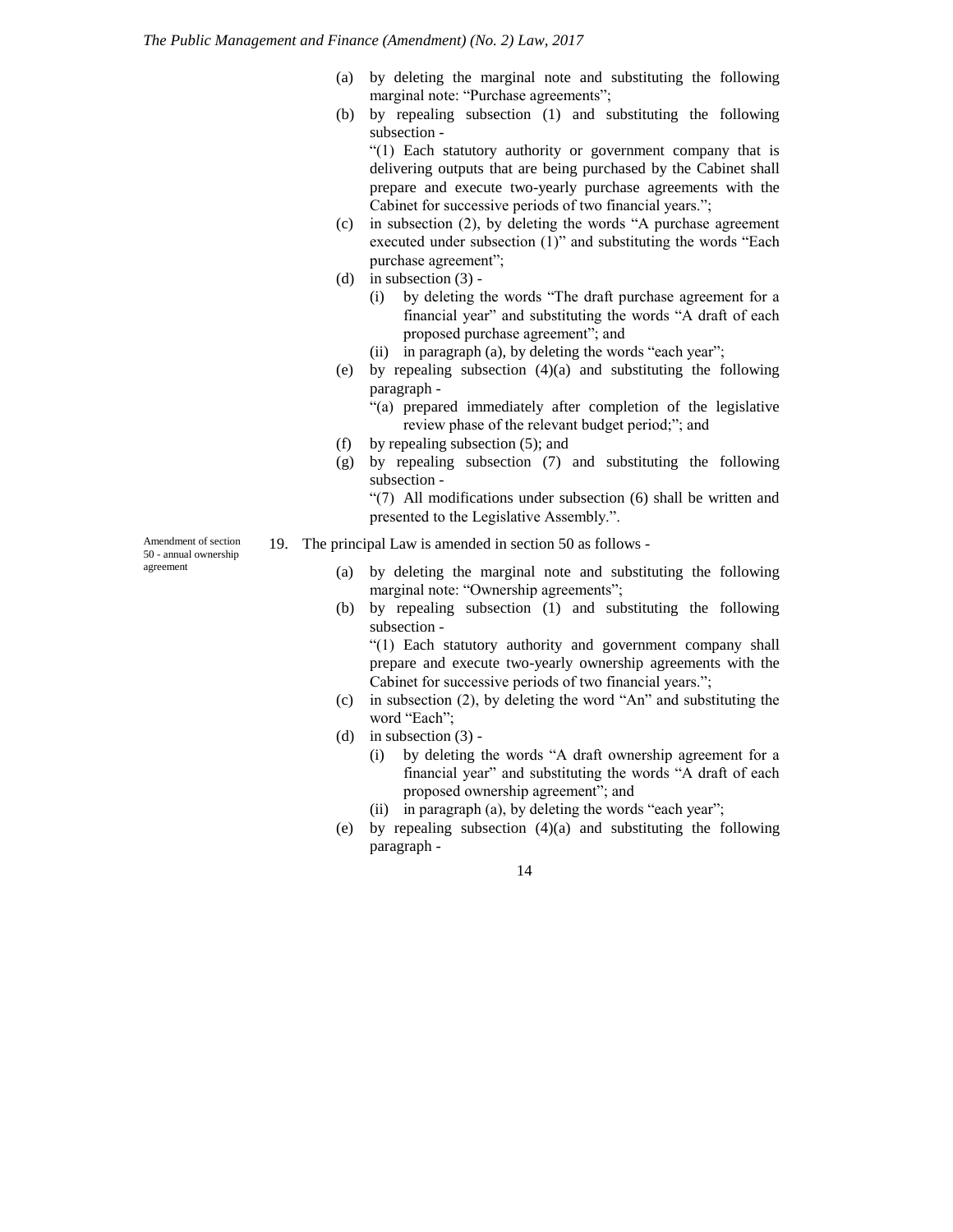- "(a) prepared immediately after completion of the legislative review phase of the relevant budget period;";
- (f) by repealing subsection (5);
- (g) in subsection (6), by deleting the word "annual"; and
- (h) by repealing subsection (7) and substituting the following subsection -

"(7) All modifications under subsection (6) shall be written and presented to the Legislative Assembly.".

20. The principal Law is amended by repealing section 52 and substituting the following section -

Repeal and substitution of section 52 - statutory authority or government company annual report

"Annual reports 52. (1) Each statutory authority or government company (the "entity") shall, within two months after the end of each financial year (the "year") -

- (a) prepare an annual report for the year; and
- (b) submit the report to the Auditor General for review.
- (2) The report shall
	- (a) state details of the entity's activities during the year;
	- (b) summarise the extent to which the ownership performance targets under the relevant ownership agreement were achieved during the year;
	- (c) include the amount of the following during the year -
		- (i) Cabinet equity investments into the entity;
		- (ii) Cabinet capital withdrawals from the entity;
		- (iii) Cabinet loans to the entity; and
		- (iv) the entity's dividends or profit distributions;
	- (d) include details of any Cabinet guarantees relating to entity made during the year;
	- (e) include the entity's financial statements for the year; and
	- (f) compare the actual performance shown by the financial statements with the performance proposed in the relevant ownership agreement.
		- 15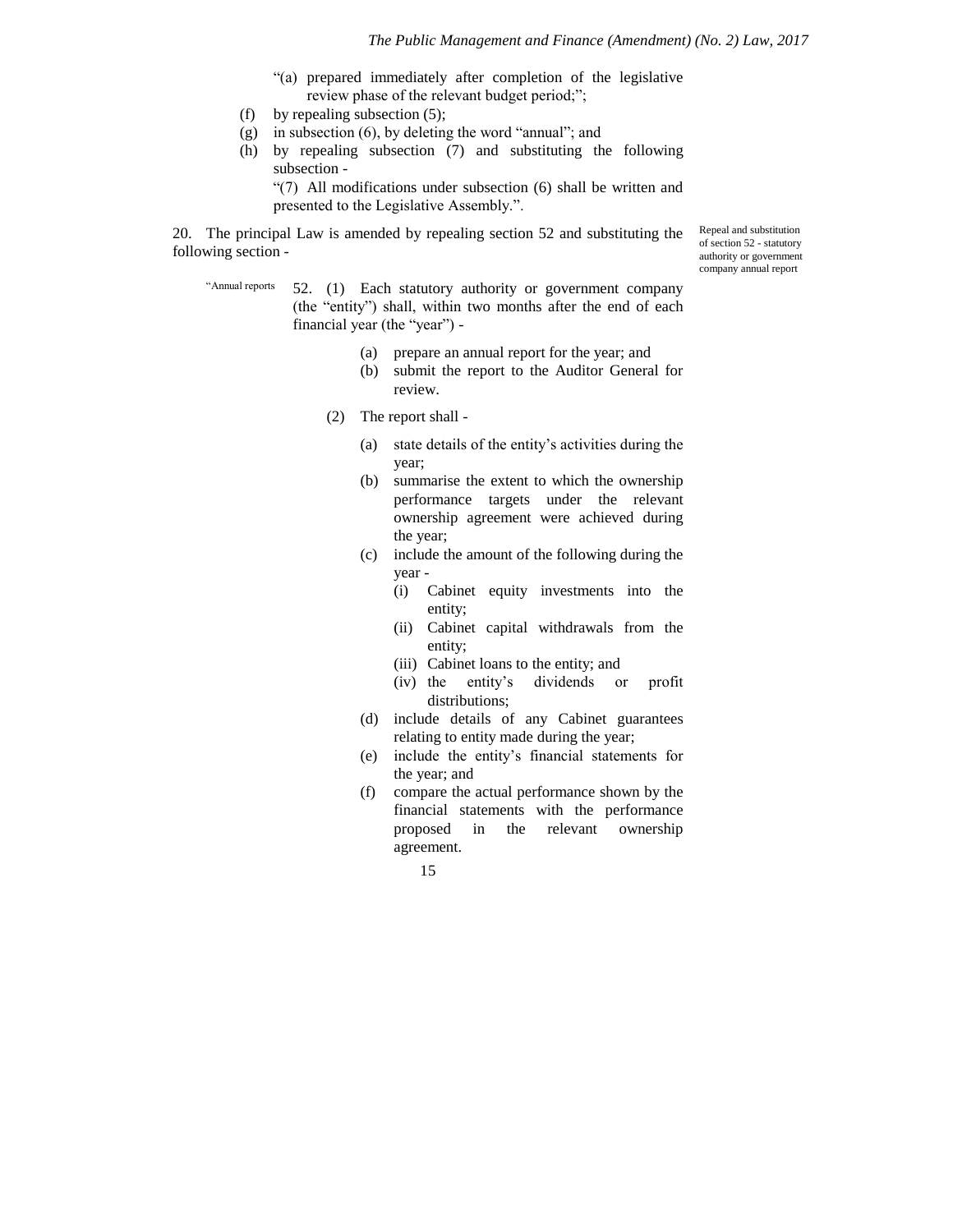- (3) The financial statements shall
	- (a) be prepared on a basis consistent with the forecast financial statements in the relevant ownership agreement; and
	- (b) comply with Schedule 4.

(4) For the Public Service Pensions Board, the financial statements are not to include financial statements for pension funds.

(5) Subsection (4) applies despite any contrary requirement of a pensions Law.

(6) The Auditor General shall, within two months after receiving the report, review it and express an opinion on the financial statements.

(7) The entity shall, within five months after the end of the year, present the report and opinion to the Cabinet for review and noting.

(8) After the Cabinet's review and noting, a member of the Cabinet appointed by it to do so shall present the report to the Legislative Assembly to review at its next sitting.

(9) In this section -

"relevant ownership agreement" means the entity's ownership agreement under section 50 that includes the year, together with any amendments to that agreement under section 50(6) relating to the year.".

21. The principal Law is amended by deleting the heading to Part VI and inserting the following Part heading and sections -

### "**PART VI - Financial Secretary and Chief Officer of Finance**

"Financial Secretary's functions UKSI 2009/1379 53A. As well as the function under section 115 of the Constitution set out in Schedule 2 to the Cayman Islands Constitution Order 2009, the Financial Secretary's functions are -

16

Deletion and substitution of Part VI heading ministry responsible for finance

Schedule 4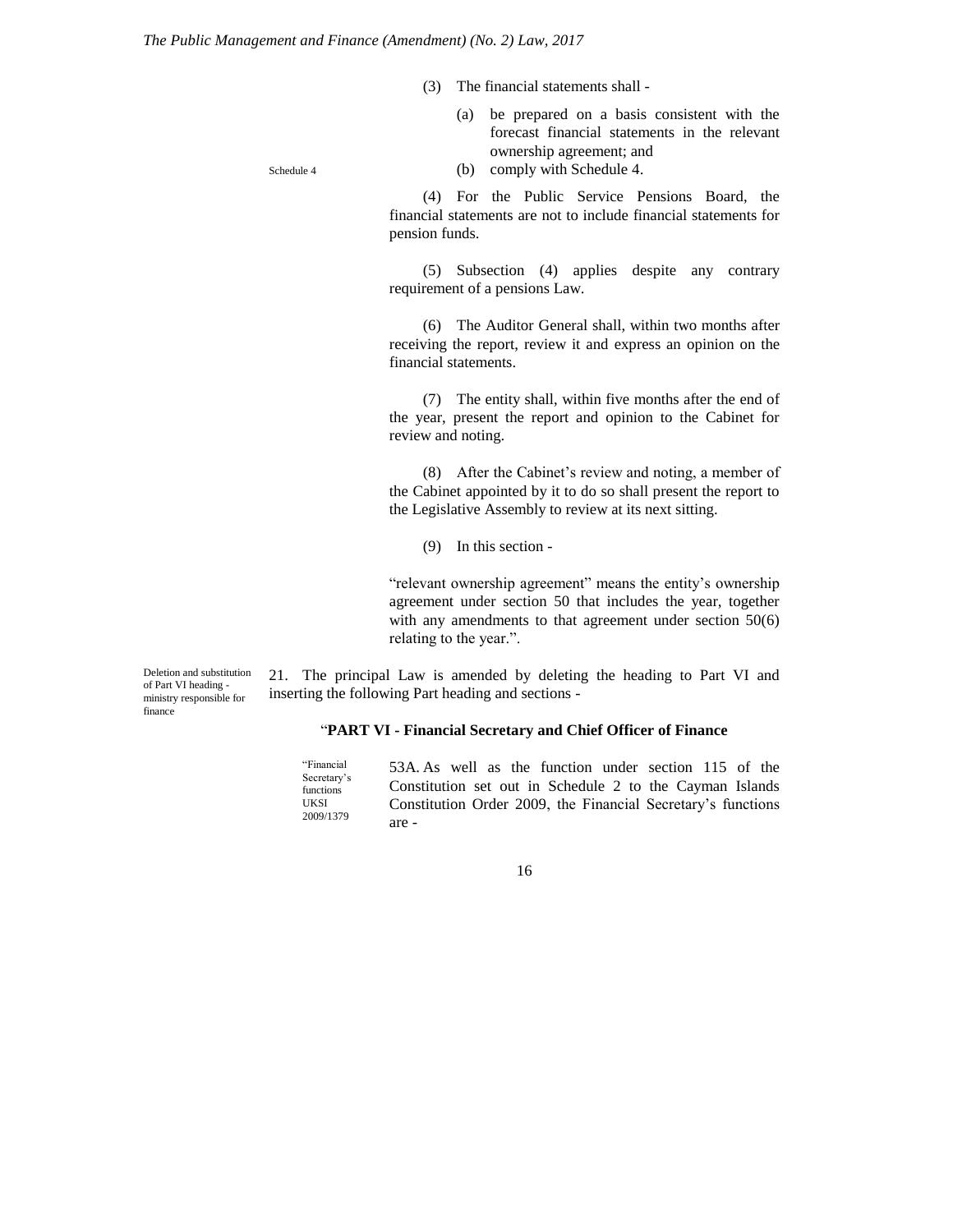- (a) to be the overall leader of the Government's financial management and reporting functions;
- (b) to promote improved financial reporting across the entire public sector; and
- (c) any other functions conferred under Regulations or a job description.

53B. (1) There is to be a public officer in the ministry responsible for finance (whatever called) designated by the Governor to perform -

- (a) the functions under section 54; and
- (b) a Chief Officer's functions under Parts III and IV in relation to the ministry.
- (2) That officer is the "Chief Officer of finance".

(3) The same person may be the Financial Secretary and the Chief Officer of finance.".

22. The principal Law is amended in section 54 as follows -

Amendment of section 54 - duties of the ministry responsible for finance

- (a) by deleting the marginal note and substituting the following marginal note: "Additional functions of Chief Officer of finance";
- (b) by deleting the words "The Ministry responsible for finance shall -" and substituting the words "As well as the functions that the Chief Officer of finance has under Parts III and IV, that officer shall -";
- (c) by repealing paragraph (g) and substituting the following paragraph -
	- "(g) perform that officer's functions under sections 29 and 29A for Government quarterly reports and Government annual reports;";
- (d) by repealing paragraph (k) and substituting the following paragraphs -
	- "(k) prepare a manual called the "Public Finance Manual" setting out, for all entities, financial, management and reporting policies that are consistent with generally accepted accounting practice, as required under section 4;
	- (ka) amend the manual from time to time to reflect changes to generally accepted accounting practice;
	- (kb) publish the manual as in force from time to time in the way the Chief Officer of finance thinks is appropriate to ensure entities can access its contents;";
- (e) by repealing paragraph (n); and

17

"Chief Officer of finance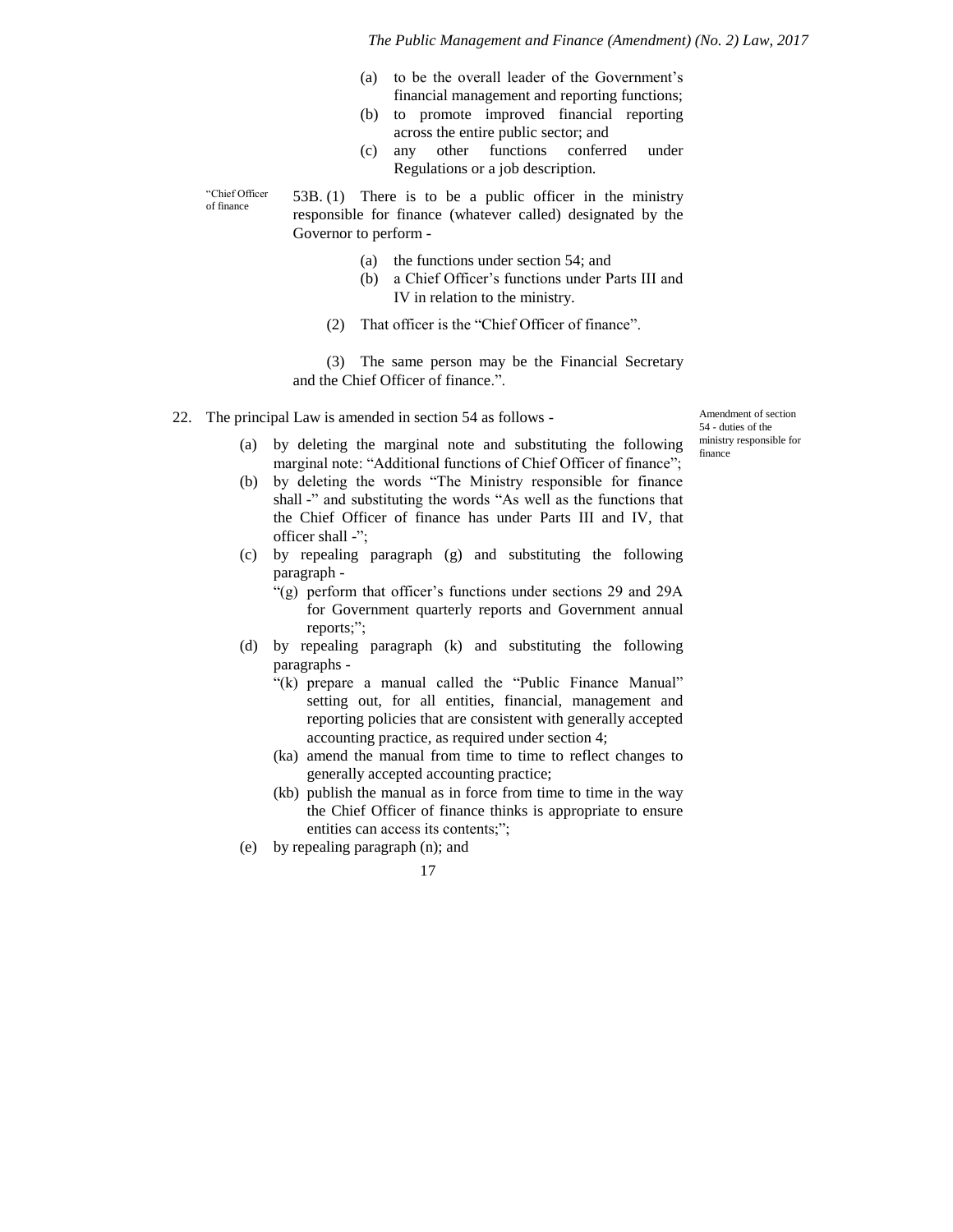- (f) in paragraph (o), by deleting the full stop and substituting the following symbol and paragraphs -  $\ddot{\cdot}$ 
	-
	- (p) monitor compliance with all other requirements of this Law;
	- (q) report contraventions of the requirements to the relevant Chief Officer, Deputy Governor, relevant Minister or official member, together with recommendations about -
		- (i) remedying the contraventions; and
		- (ii) action to be taken against those responsible for the contraventions; and
	- (r) perform any other functions conferred under Regulations or a job description.".

23. The principal Law is amended in section 55 as follows -

- (a) in subsection  $(1)(a)$ , by deleting the words "ministry responsible for finance" and substituting the words "Chief Officer of finance"; and
- (b) in subsection (3), by deleting the number "44".

24. The principal Law is amended by repealing section 56 and substituting the following sections and Part heading -

"Chief Officer of finance's power to require information

56. (1) This section applies to any entity in the entire public sector and to a non-governmental output supplier receiving money from the Government.

(2) To perform functions under section 54, the Chief Officer of finance may require the entity to do either or both of the following things by a stated date -

- (a) give that officer stated information; or
- (b) prepare and give that officer a stated document containing stated information.

(3) The requirement may include that the information or document is to be in a stated format.

(4) The entity shall comply with the requirement.

(5) Any issue about whether information is relevant to the functions is to be decided by the Minister of Finance.

(6) The requirement may be made generally for any or

18

Repeal and substitution of section 56 - power to request information for Government reporting

Amendment of section 55 - executive bank account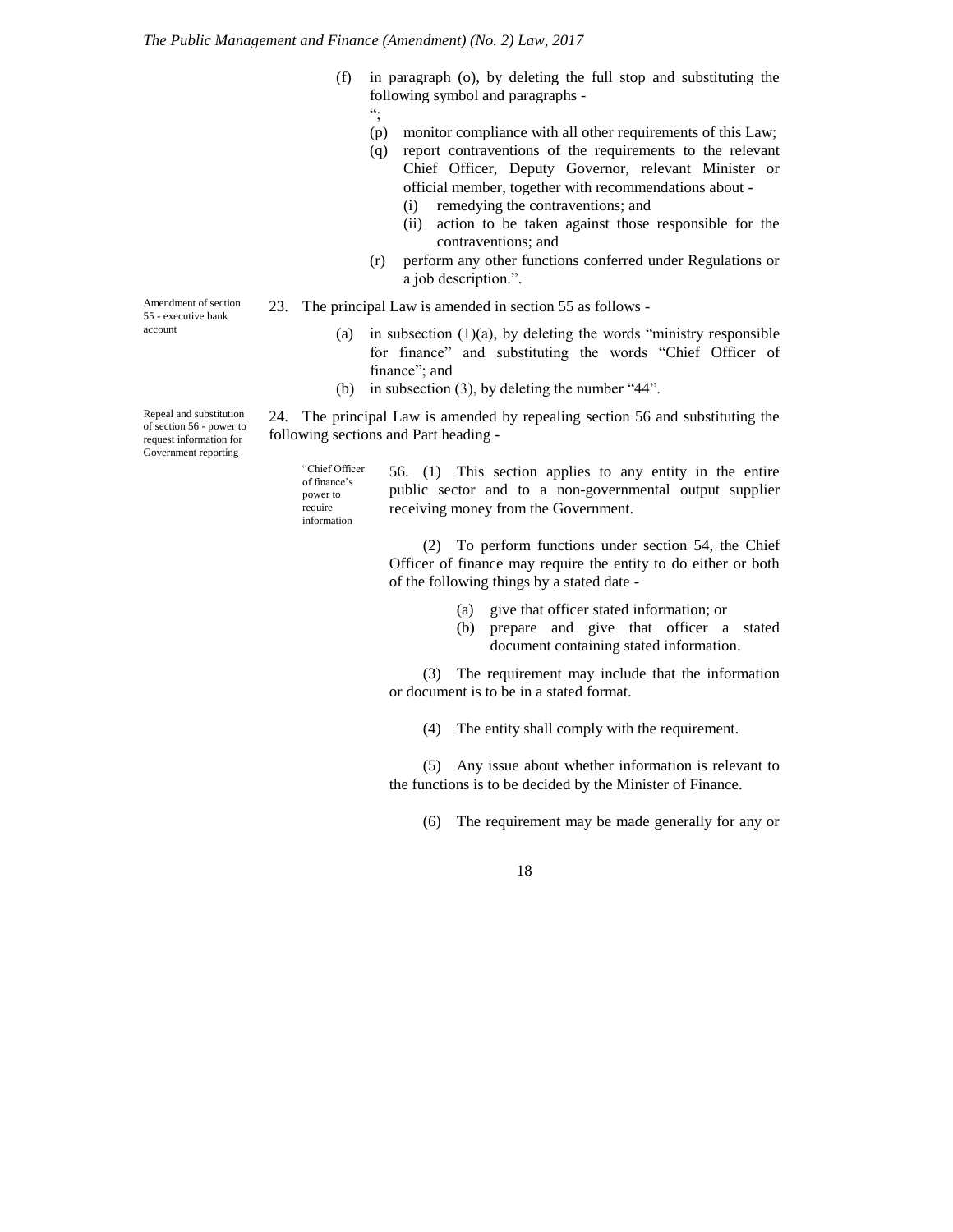all entities of the types mentioned in subsection (1) -

- (a) by an entry in the Public Finance Manual prepared and published under section 54; or
- (b) on a post on a Government website that the Chief Officer of finance considers appropriate to inform them of the requirement.

## **PART VIA - Director of Internal Audit**

Office and functions

56A. (1) There is to be -

- (a) a public officer called the Director of Internal Audit; and
- (b) an Internal Audit Unit of public officers to assist the Director perform the Director's functions.
- (2) The Director's functions are to
	- (a) review the management systems operated by entities (other than the Audit Office) for compliance with this Law and Regulations; and
	- (b) assist the Chief Officer of finance to monitor compliance with all other requirements of this Law, under section 54(p).

(3) The Director also has any functions conferred under Regulations under section 35(i) or a job description.".

25. The principal Law is amended in section 57 as follows -

Amendment of section 57 - powers of internal audit unit

- (a) by deleting the marginal note and substituting the following marginal note: "Director's powers";
- (b) by repealing subsection (1) and substituting the following subsection -

"(1) In performing functions under section 56A in relation to an entity, the Director of Internal Audit has the right -

- (a) of access to all information held by the entity;
- (b) to take copies of any or all of the information;
- (c) to require explanations from officers or employees of the entity; and
- (d) of access to all premises occupied by the entity."; and (c) by inserting after subsection (3) the following subsection -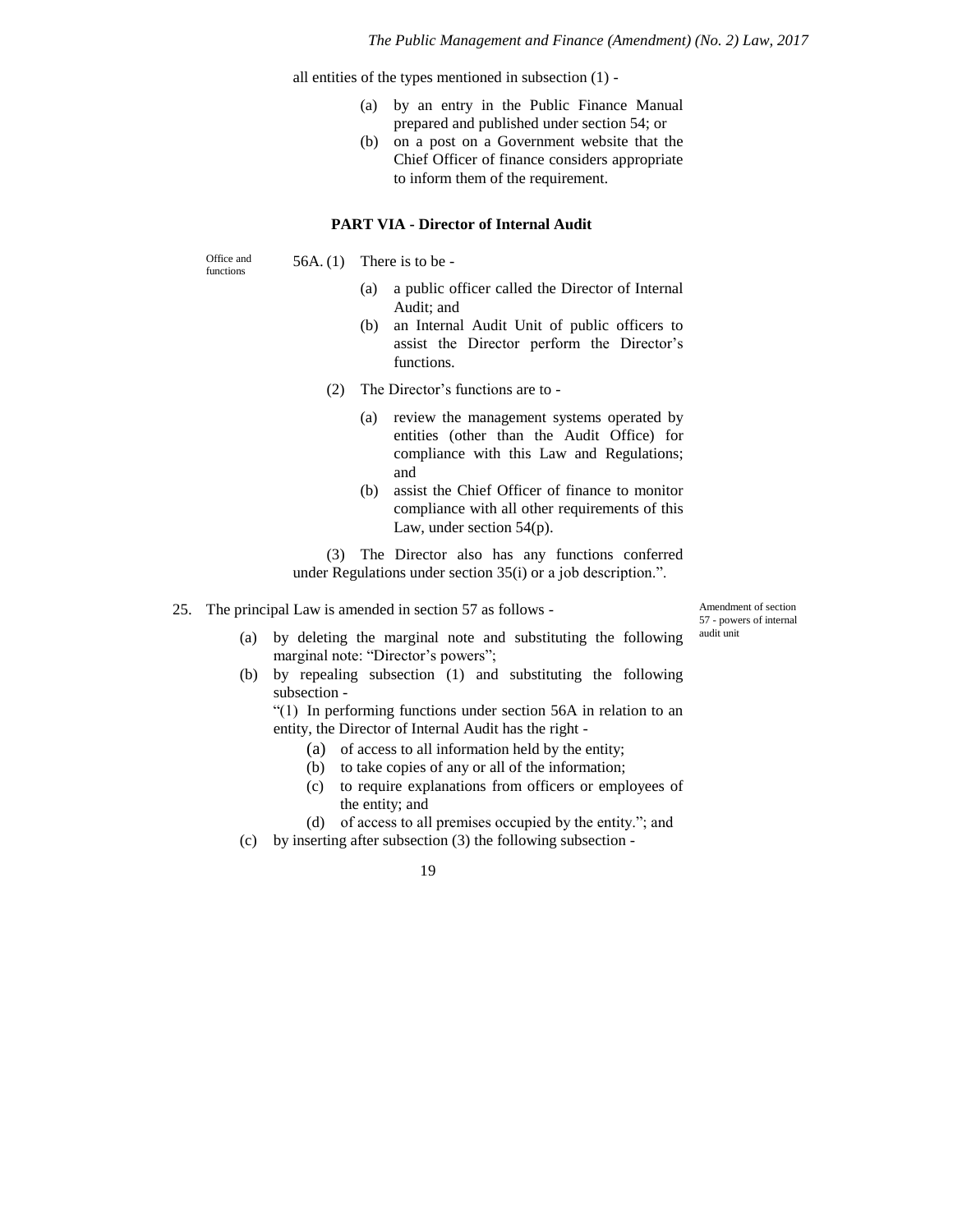"(4) In this section -

"Director of Internal Audit" includes a public officer of the Internal Audit Unit under section 56A(1)(b) authorised by the Director.".

26. The principal Law is amended by repealing section  $60(1)(a)$  and (b) and substituting the following paragraph -

"(a) conduct audits as required under this Law; and".

27. The principal Law is amended by inserting after section 69(5) the following subsection -

"(6) For the purpose of conducting audits under section 44, as applied under subsection (5), the independent auditor may also conduct periodic internal audits and control reviews of the Audit Office.".

28. The principal Law is amended by deleting the subheading "Transitional Arrangements, Repeals and Consequential Amendments" in Part VIII and repealing sections 82 and 83 and substituting the following sections and Part -

documents under this Law 82. (1) The following become public documents when they are published by notice in the Gazette -

- (a) a pre-election economic and financial update under section 26; and
- (b) a Government quarterly report under section 29.

(2) The following become public documents when they are presented to the Legislative Assembly -

- (a) a strategic policy statement under section 23;
- (b) a plan and estimates under section 24;
- (c) a supplementary plan and estimates under section 25;
- (d) an annual report under section 29A, 44 or 52;
- (e) a draft budget statement, finalised budget statement or a finalised budget statement as amended, under section 42;
- (f) a draft purchase agreement, finalised purchase agreement or a finalised purchase agreement as amended, under section 49; and

20

Amendment of section 60 - powers and duties of auditor general

Amendment of section 69 - annual report of audit office

Repeal and substitution of subheading transitional arrangements, repeals and consequential amendment and sections 82 - transition of accounts and 83 transition to responsible financial management

"Public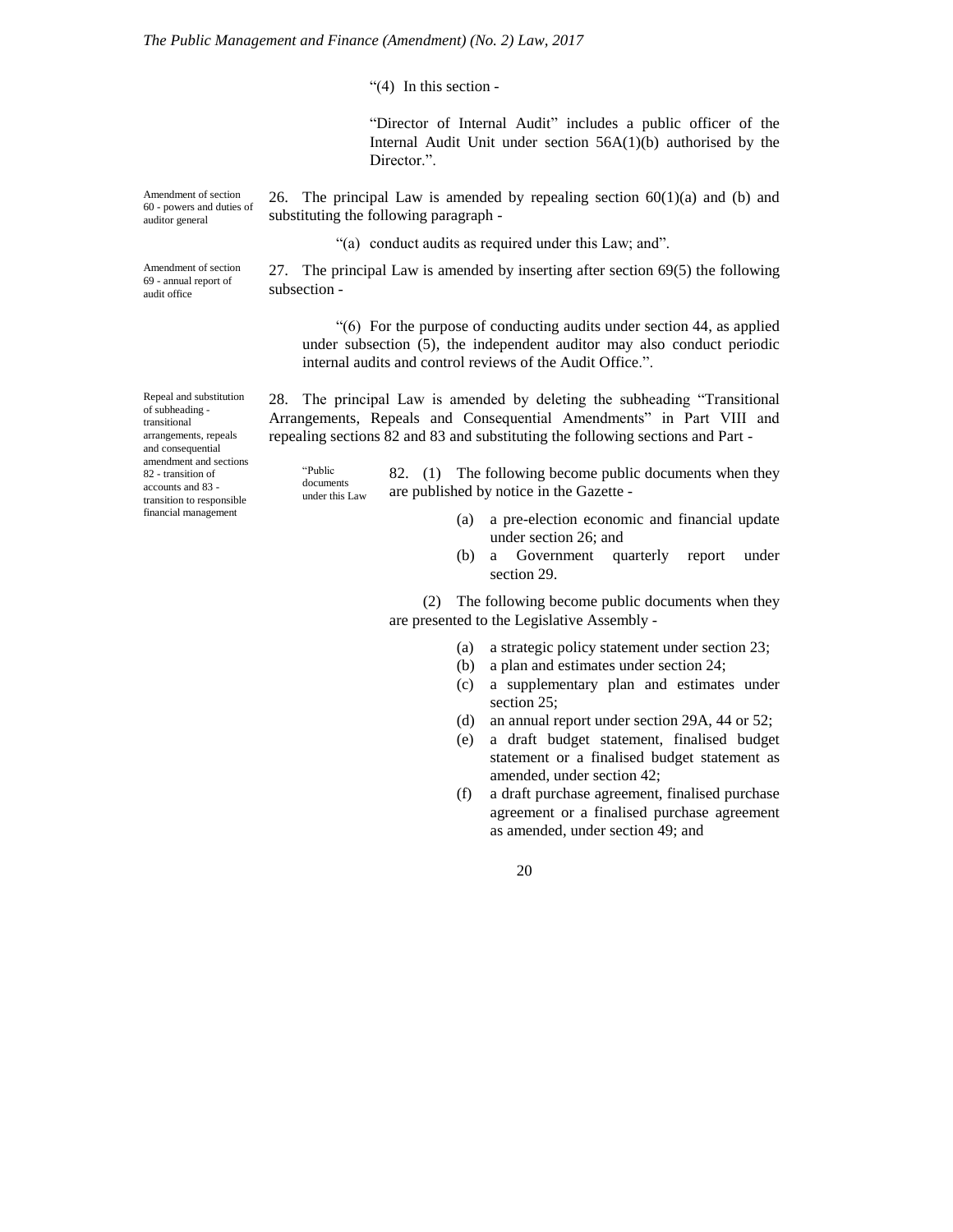(g) a draft ownership agreement, finalised ownership agreement or a finalised ownership agreement as amended, under section 50.

Access to the public documents

83. When a document becomes a public document under section 82, the following officer shall post it on the Government website that the officer thinks is the most suitable to allow public access to the document -

- (a) if the Chief Officer of finance prepared the document, that officer; or
- (b) otherwise, the Chief Officer of the entity to which the document relates.

# **Part IX - Transitional Provisions**

"Transitional provision for **Public** Management and Finance (Amendment) (No. 2) Law, 2017

- 84. (1) The following do not apply until 1st January, 2018 -
	- (a) the replacement, under section 2(e) of the amending Law, of paragraph (a) of the definition "financial year" in section 2 of this Law;
	- (b) the amendment, under section 8(a)(i) of the amending Law, of section 13(2) of this Law;
	- (c) sections  $26(2)(e)$ , 29 and  $82(1)(b)$ ; and
	- (d) section 54(g) to the extent that paragraph relates to Government quarterly reports.
	- (2) In this section -

"amending Law" means the Public Management and Finance (Amendment) (No. 2) Law, 2017.".

29. The principal Law is amended in Schedule 4 as follows -

Amendment of Schedule 4 - financial statements

- (a) by deleting the words "sections 29, 44 and 52" and substituting the words "sections 29A, 44 and 52"; and
- (b) in paragraph (i) of item 1, by
	- (i) deleting the words "paragraph 4" and substituting the words "paragraph 3"; and
	- (ii) deleting the words "figures, except that paragraphs (b) to (g) shall not apply for the financial years 2004/5 to 2007/8" and substituting the word "figures".